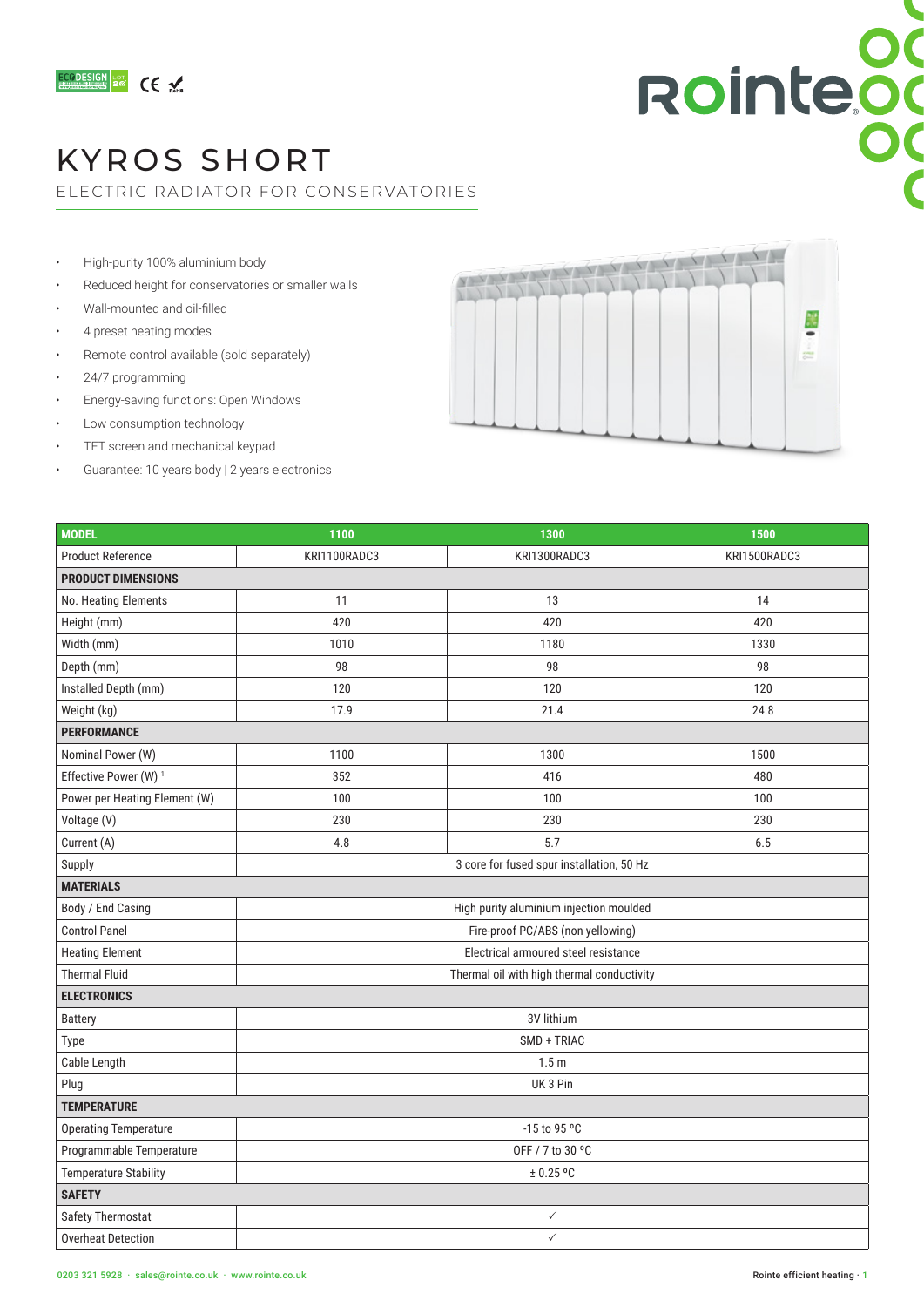## KYROS SHORT

ELECTRIC RADIATOR FOR CONSERVATORIES

| <b>MODEL</b>                        | 1100                                                               | 1300 | 1500 |  |  |
|-------------------------------------|--------------------------------------------------------------------|------|------|--|--|
| <b>TECHNOLOGY &amp; FUNCTIONS</b>   |                                                                    |      |      |  |  |
| <b>Heating Technology</b>           | Fuzzy Logic Energy Control                                         |      |      |  |  |
| <b>Home Automation Technology</b>   |                                                                    |      |      |  |  |
| <b>Preset Heating Programs</b>      | $\checkmark$                                                       |      |      |  |  |
| Open Windows                        | $\checkmark$                                                       |      |      |  |  |
| Adaptive Start Up Mode              | $\checkmark$                                                       |      |      |  |  |
| Presence Detect Mode                |                                                                    |      |      |  |  |
| <b>Pilot Wire</b>                   | Only when specifically ordered                                     |      |      |  |  |
| Modes                               | Manual/Automatic, Comfort/Eco/Anti-frost/User                      |      |      |  |  |
| Programming                         | 24/7                                                               |      |      |  |  |
| <b>Consumption Meter</b>            |                                                                    |      |      |  |  |
| <b>CONTROLS &amp; INTERFACE</b>     |                                                                    |      |      |  |  |
| Built-In Wifi                       | ÷,                                                                 |      |      |  |  |
| Operation Via App                   | Ĭ.                                                                 |      |      |  |  |
| <b>Operation Via Remote Control</b> | $\checkmark$                                                       |      |      |  |  |
| <b>Operation Via Control Panel</b>  | $\checkmark$                                                       |      |      |  |  |
| Works with Amazon Alexa             |                                                                    |      |      |  |  |
| <b>Control Panel Lock</b>           | Via Rointe Remote Controls / Via Control Panel                     |      |      |  |  |
| Customisable Screen Colour          |                                                                    |      |      |  |  |
| Keypad                              | Mechanical                                                         |      |      |  |  |
| Screen                              | 1.77" TFT                                                          |      |      |  |  |
| <b>Control Menus</b>                | $\checkmark$                                                       |      |      |  |  |
| <b>PACKAGING DIMENSIONS</b>         |                                                                    |      |      |  |  |
| Height (mm)                         | 500                                                                | 500  | 500  |  |  |
| Width (mm)                          | 1015                                                               | 1195 | 1350 |  |  |
| Depth (mm)                          | 135                                                                | 140  | 140  |  |  |
| <b>CERTIFICATIONS</b>               |                                                                    |      |      |  |  |
| CE                                  | $\checkmark$                                                       |      |      |  |  |
| RoHS                                | $\checkmark$                                                       |      |      |  |  |
| Lot20/Ecodesign                     | $\checkmark$                                                       |      |      |  |  |
| IP Rating                           | IP24                                                               |      |      |  |  |
| <b>Protection Grade</b>             | Class I                                                            |      |      |  |  |
| <b>INSTALLATION</b>                 |                                                                    |      |      |  |  |
| Mounting                            | Wall                                                               |      |      |  |  |
| Direction                           | Horizontal                                                         |      |      |  |  |
| Supplied With                       | Plug, Cable, Installation Kit (template, brackets, screws), Manual |      |      |  |  |
| <b>GUARANTEE</b>                    |                                                                    |      |      |  |  |
| <b>Body Guarantee</b>               | 10 years                                                           |      |      |  |  |
| <b>Electronics Guarantee</b>        | 2 years                                                            |      |      |  |  |

1) Due to energy optimisation technology.

STANDARD finishes



Rointeod